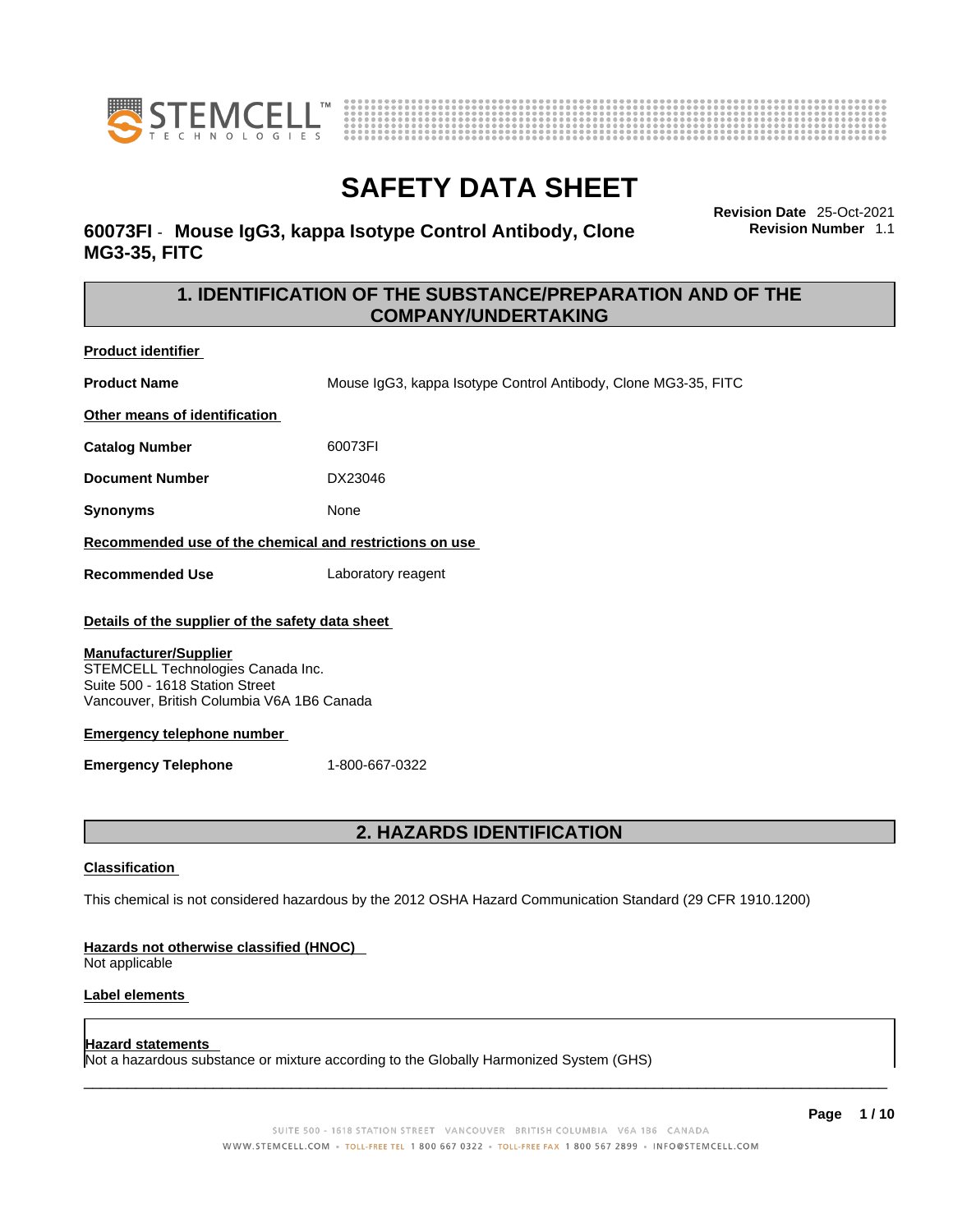



## \_\_\_\_\_\_\_\_\_\_\_\_\_\_\_\_\_\_\_\_\_\_\_\_\_\_\_\_\_\_\_\_\_\_\_\_\_\_\_\_\_\_\_\_\_\_\_\_\_\_\_\_\_\_\_\_\_\_\_\_\_\_\_\_\_\_\_\_\_\_\_\_\_\_\_\_\_\_\_\_\_\_\_\_\_\_\_\_\_\_\_\_\_ **Revision Date** 25-Oct-2021 **60073FI** - **Mouse IgG3, kappa Isotype Control Antibody, Clone MG3-35, FITC**

The product contains no substances which at their given concentration, are considered to be hazardous to health.

**Appearance** Clear **Physical state** Liquid **Odor** No data available

**Revision Number** 1.1

**Other Information** 

Not applicable

**Unknown acute toxicity** 0 % of the mixture consists of ingredient(s) of unknown toxicity

0 % of the mixture consists of ingredient(s) of unknown acute oral toxicity

0 % of the mixture consists of ingredient(s) of unknown acute dermal toxicity

0 % of the mixture consists of ingredient(s) of unknown acute inhalation toxicity (gas)

0 % of the mixture consists of ingredient(s) of unknown acute inhalation toxicity (vapor)

0 % of the mixture consists of ingredient(s) of unknown acute inhalation toxicity (dust/mist)

### **3. COMPOSITION/INFORMATION ON INGREDIENTS**

#### **Substance**

Not applicable.

#### **Mixture**

Not a hazardous substance or mixture according to the Globally Harmonized System (GHS)

\*The exact percentage (concentration) ofcomposition has been withheld as a trade secret.

### **4. FIRST AID MEASURES**

#### **Description of first aid measures**

| <b>Inhalation</b>   | Remove to fresh air.                                                                                                    |
|---------------------|-------------------------------------------------------------------------------------------------------------------------|
| Eye contact         | Rinse thoroughly with plenty of water for at least 15 minutes, lifting lower and upper eyelids.<br>Consult a physician. |
| <b>Skin contact</b> | Wash skin with soap and water.                                                                                          |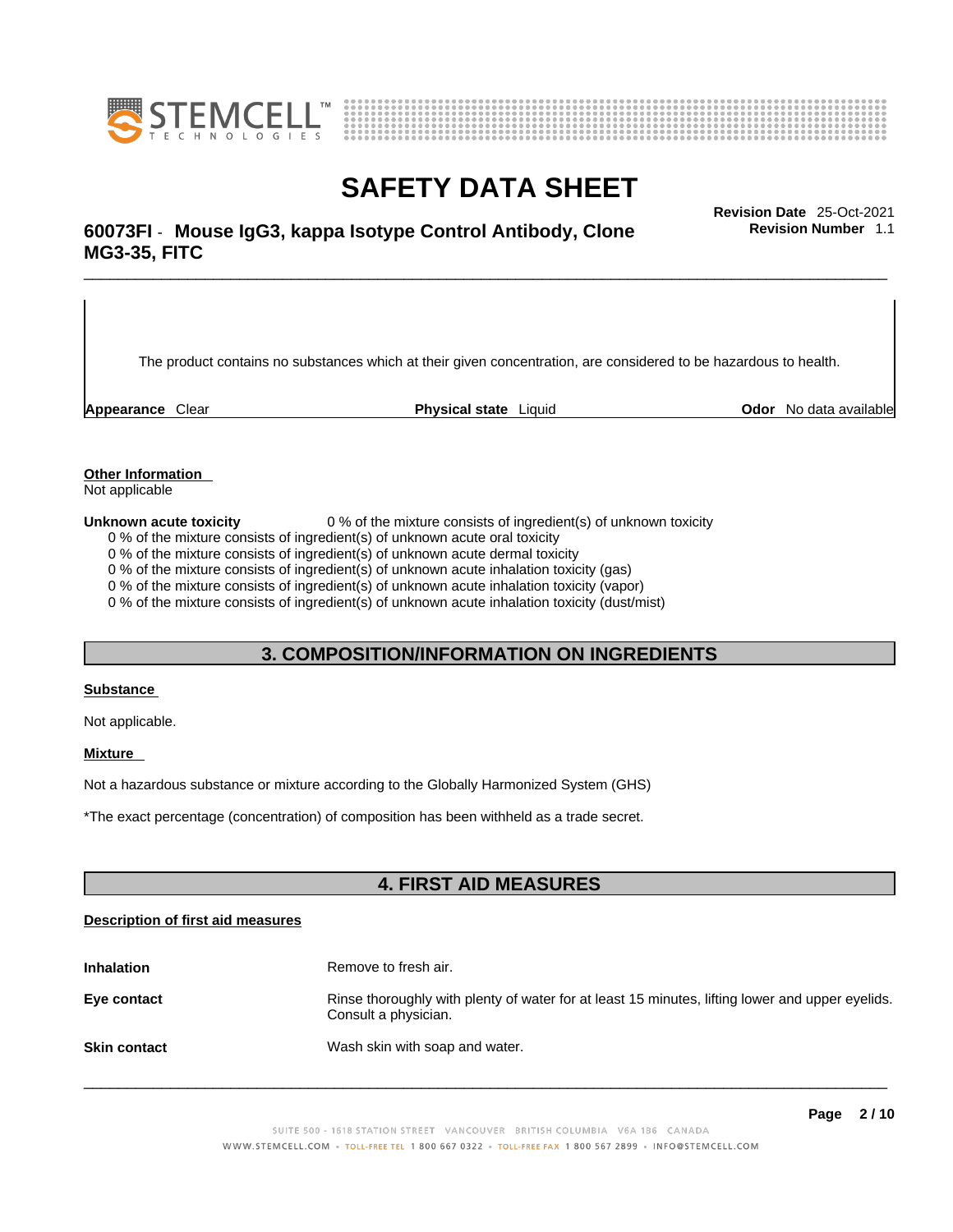



## \_\_\_\_\_\_\_\_\_\_\_\_\_\_\_\_\_\_\_\_\_\_\_\_\_\_\_\_\_\_\_\_\_\_\_\_\_\_\_\_\_\_\_\_\_\_\_\_\_\_\_\_\_\_\_\_\_\_\_\_\_\_\_\_\_\_\_\_\_\_\_\_\_\_\_\_\_\_\_\_\_\_\_\_\_\_\_\_\_\_\_\_\_ **Revision Date** 25-Oct-2021 **60073FI** - **Mouse IgG3, kappa Isotype Control Antibody, Clone MG3-35, FITC**

**Ingestion** Clean mouth with water and drink afterwards plenty of water. **Most important symptoms and effects, both acute and delayed Symptoms** No information available. **Indication of any immediate medical attention and special treatment needed Note to physicians** Treat symptomatically. **5. FIRE-FIGHTING MEASURES Suitable Extinguishing Media** Use extinguishing measures that are appropriate to local circumstances and the surrounding environment. **Unsuitable extinguishing media** CAUTION: Use of water spray when fighting fire may be inefficient. **Specific hazards arising from the chemical** No information available. **Explosion data Sensitivity to Mechanical Impact** None. **Sensitivity to Static Discharge** None. **Special protective equipment for fire-fighters** Firefighters should wear self-contained breathing apparatus and full firefighting turnout gear. Use personal protection equipment. **6. ACCIDENTAL RELEASE MEASURES Personal precautions, protective equipment and emergency procedures Personal precautions** Ensure adequate ventilation.

**Environmental precautions** See Section 12 for additional Ecological Information.

#### **Methods and material for containment and cleaning up**

**Methods for containment** Prevent further leakage or spillage if safe to do so.

**Environmental precautions** 

 $\_$  ,  $\_$  ,  $\_$  ,  $\_$  ,  $\_$  ,  $\_$  ,  $\_$  ,  $\_$  ,  $\_$  ,  $\_$  ,  $\_$  ,  $\_$  ,  $\_$  ,  $\_$  ,  $\_$  ,  $\_$  ,  $\_$  ,  $\_$  ,  $\_$  ,  $\_$  ,  $\_$  ,  $\_$  ,  $\_$  ,  $\_$  ,  $\_$  ,  $\_$  ,  $\_$  ,  $\_$  ,  $\_$  ,  $\_$  ,  $\_$  ,  $\_$  ,  $\_$  ,  $\_$  ,  $\_$  ,  $\_$  ,  $\_$  ,

**Page 3 / 10**

**Revision Number** 1.1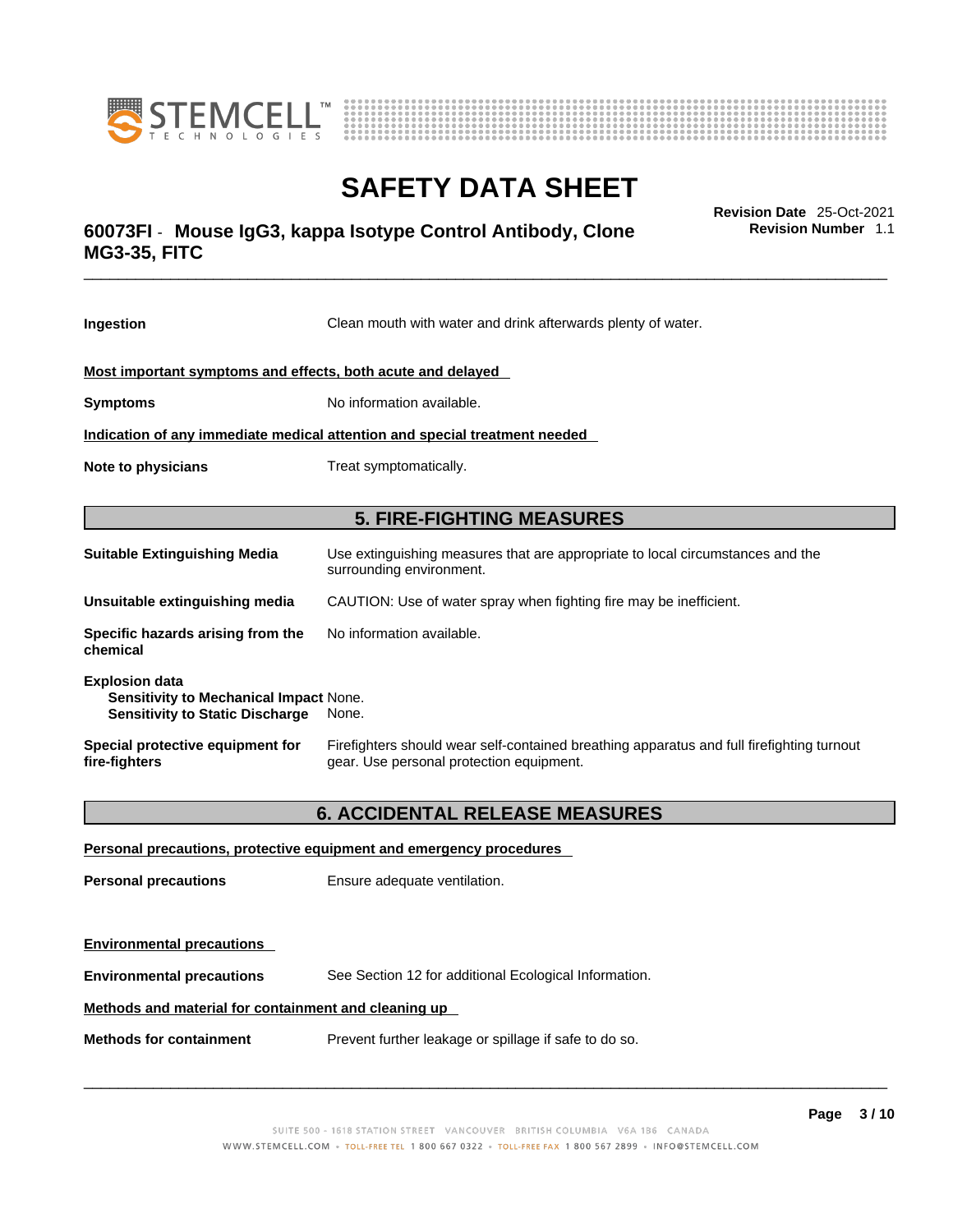



## \_\_\_\_\_\_\_\_\_\_\_\_\_\_\_\_\_\_\_\_\_\_\_\_\_\_\_\_\_\_\_\_\_\_\_\_\_\_\_\_\_\_\_\_\_\_\_\_\_\_\_\_\_\_\_\_\_\_\_\_\_\_\_\_\_\_\_\_\_\_\_\_\_\_\_\_\_\_\_\_\_\_\_\_\_\_\_\_\_\_\_\_\_ **Revision Date** 25-Oct-2021 **60073FI** - **Mouse IgG3, kappa Isotype Control Antibody, Clone MG3-35, FITC**

**Revision Number** 1.1

| Methods for cleaning up         | Pick up and transfer to properly labeled containers.                                 |
|---------------------------------|--------------------------------------------------------------------------------------|
| Prevention of secondary hazards | Clean contaminated objects and areas thoroughly observing environmental regulations. |

### **7. HANDLING AND STORAGE**

| Advice on safe handling   | Handle in accordance with good industrial hygiene and safety practice.              |  |
|---------------------------|-------------------------------------------------------------------------------------|--|
|                           | Conditions for safe storage, including any incompatibilities                        |  |
| <b>Storage Conditions</b> | Store in accordance with information listed on the Product Information Sheet (PIS). |  |

### **8. EXPOSURE CONTROLS/PERSONAL PROTECTION**

#### **Control parameters**

**Precautions for safe handling**

**Exposure Limits** This product, as supplied, does not contain any hazardous materials with occupational exposure limits established by the region specific regulatory bodies.

#### **Appropriate engineering controls**

| Showers              |  |
|----------------------|--|
| Eyewash stations     |  |
| Ventilation systems. |  |
|                      |  |

**Individual protection measures, such as personal protective equipment Eye/face protection** No special protective equipment required. **Skin and body protection** No special protective equipment required. **Respiratory protection** No protective equipment is needed under normal use conditions. If exposure limits are exceeded or irritation is experienced, ventilation and evacuation may be required. **General hygiene considerations** Handle in accordance with good industrial hygiene and safety practice.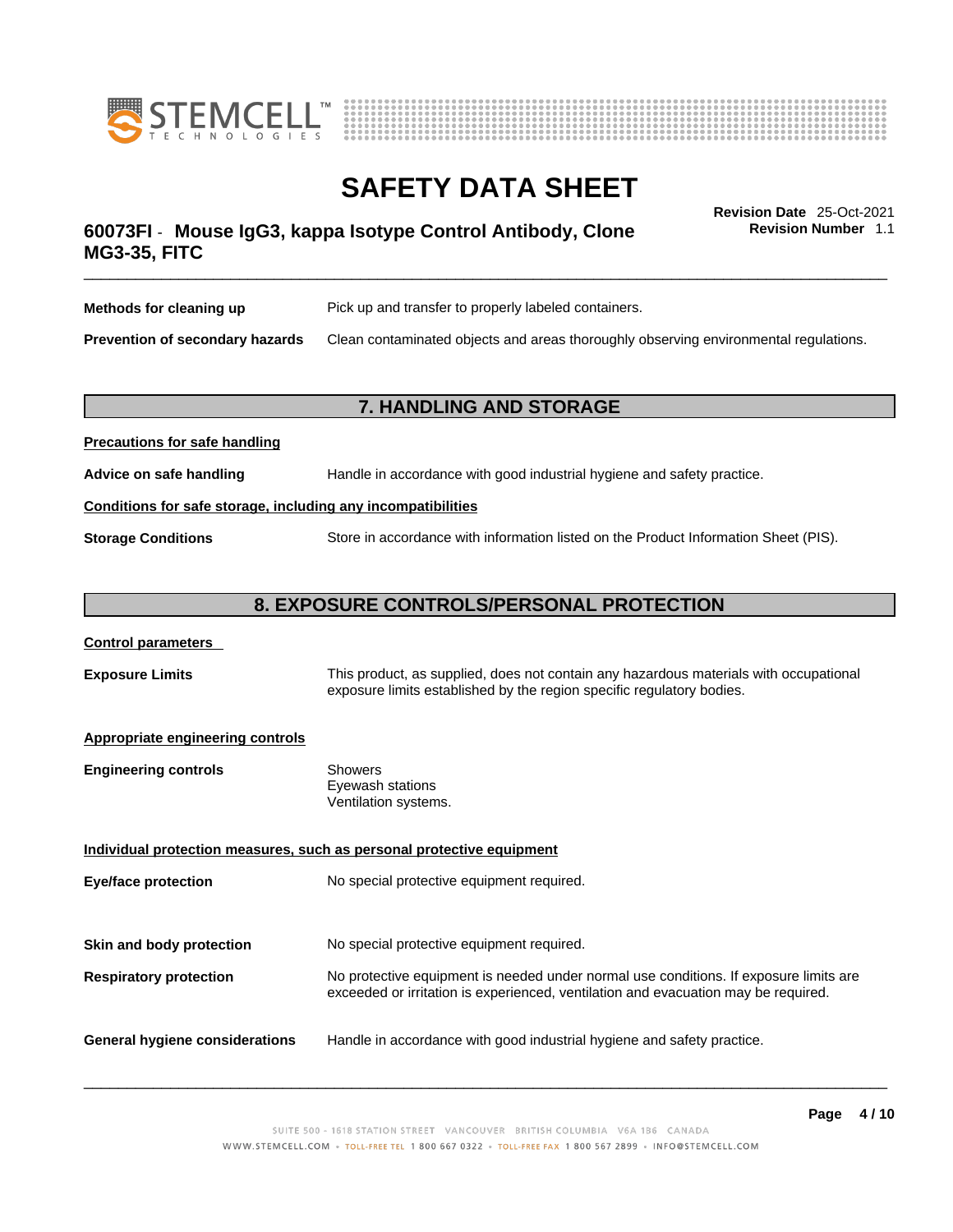



## \_\_\_\_\_\_\_\_\_\_\_\_\_\_\_\_\_\_\_\_\_\_\_\_\_\_\_\_\_\_\_\_\_\_\_\_\_\_\_\_\_\_\_\_\_\_\_\_\_\_\_\_\_\_\_\_\_\_\_\_\_\_\_\_\_\_\_\_\_\_\_\_\_\_\_\_\_\_\_\_\_\_\_\_\_\_\_\_\_\_\_\_\_ **Revision Date** 25-Oct-2021 **60073FI** - **Mouse IgG3, kappa Isotype Control Antibody, Clone MG3-35, FITC**

**9. PHYSICAL AND CHEMICAL PROPERTIES Information on basic physical and chemical properties Physical state** Liquid **Appearance** Clear<br> **Color** No int **Color Color Color Color Color Color Color No** data available **Odor Odor Constanting Codor Constanting Codor Codor Codor Codor Codor Codor Codor Codor Codor Codor Codor Codor Codor Codor Codor Codor Codor Codor Codor Codor Codor Codor Codor No data available Explosive properties** No data available **Oxidizing properties** No information available **Other Information Softening point** No information available **Molecular weight** No information available **Molecular formula** No information available<br>**VOC Content (%)** No information available **VOC** Content (%) **Liquid Density** No information available **Bulk density No information available 10. STABILITY AND REACTIVITY Property CONSIDERENT VALUES PROPERTY Remarks •** Method **pH** No data available None known **Melting point / freezing point Boiling point / boiling range Modata available None known Flash point Communist Communist Communist Communist Communist Communist Communist Communist Communist Communist Communist Communist Communist Communist Communist Communist Communist Communist Communist Communist Communi Evaporation rate Conservential School** None and None known<br> **Flammability (solid. gas)** No data available **None known** None known **Flammability (solid, gas)** No data available None known **Flammability Limit in Air None known None known Upper flammability limit:** No data available **Lower flammability limit:** No data available **Vapor pressure No data available None known Vapor density Notata available None known Relative density No data available None known Water solubility No data available Mone known**<br> **Solubility in other solvents** No data available None known None known **Solubility in other solvents** No data available **None known**<br> **Partition coefficient** No data available None known **Partition coefficient**<br>**Autoignition temperature** No data available **Autoignition temperature** Mo data available Mone known<br> **Decomposition temperature** No data available None Known **Decomposition temperature** No data available None known<br> **Kinematic viscosity** No data available None known **Kinematic viscosity** No data available<br> **Dynamic viscosity** No data available **Dynamic viscosity** None known

**Reactivity No information available.** 

**Chemical stability** Stable under recommended transport or storage conditions.

 $\_$  ,  $\_$  ,  $\_$  ,  $\_$  ,  $\_$  ,  $\_$  ,  $\_$  ,  $\_$  ,  $\_$  ,  $\_$  ,  $\_$  ,  $\_$  ,  $\_$  ,  $\_$  ,  $\_$  ,  $\_$  ,  $\_$  ,  $\_$  ,  $\_$  ,  $\_$  ,  $\_$  ,  $\_$  ,  $\_$  ,  $\_$  ,  $\_$  ,  $\_$  ,  $\_$  ,  $\_$  ,  $\_$  ,  $\_$  ,  $\_$  ,  $\_$  ,  $\_$  ,  $\_$  ,  $\_$  ,  $\_$  ,  $\_$  ,

**Revision Number** 1.1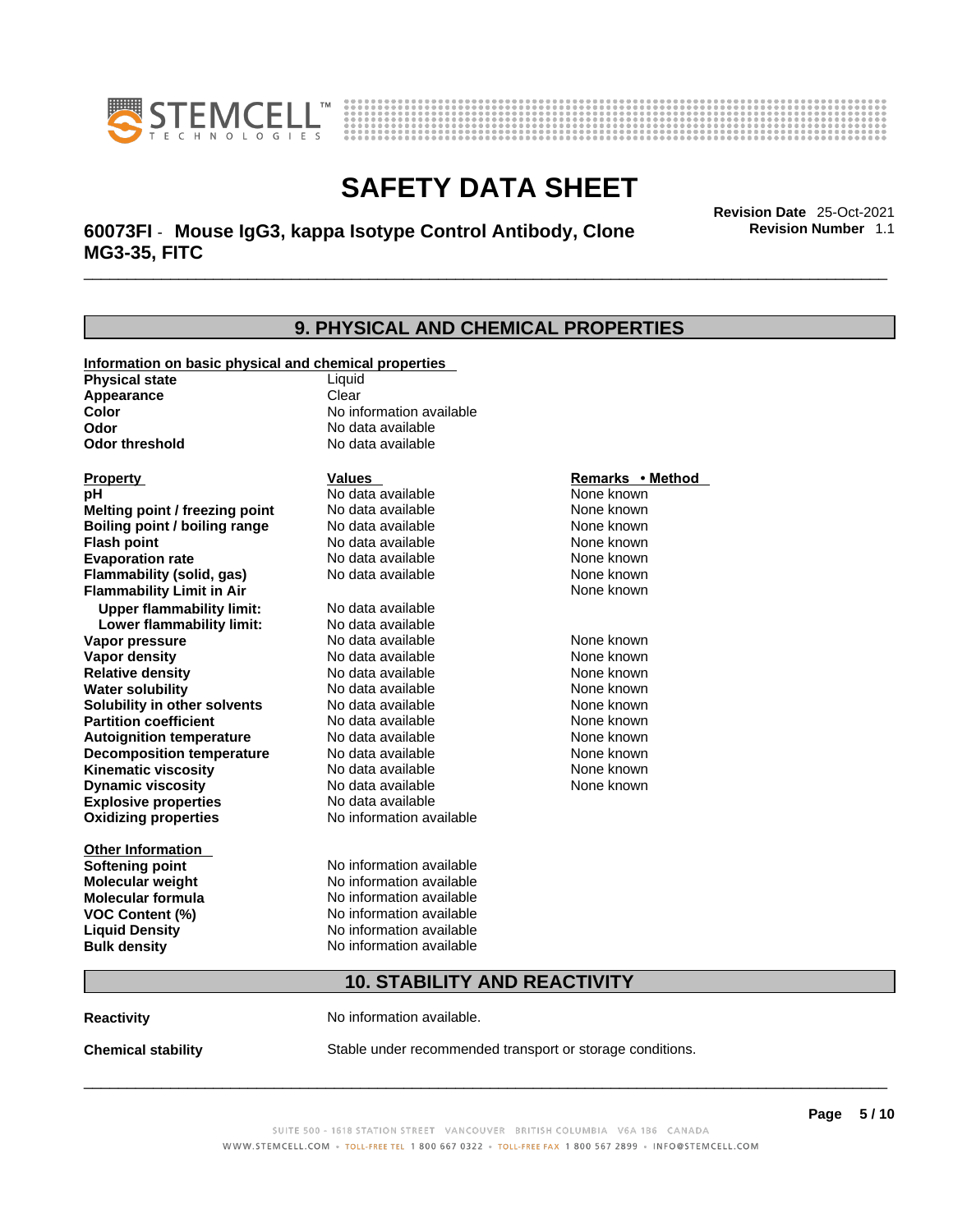



## \_\_\_\_\_\_\_\_\_\_\_\_\_\_\_\_\_\_\_\_\_\_\_\_\_\_\_\_\_\_\_\_\_\_\_\_\_\_\_\_\_\_\_\_\_\_\_\_\_\_\_\_\_\_\_\_\_\_\_\_\_\_\_\_\_\_\_\_\_\_\_\_\_\_\_\_\_\_\_\_\_\_\_\_\_\_\_\_\_\_\_\_\_ **Revision Date** 25-Oct-2021 **60073FI** - **Mouse IgG3, kappa Isotype Control Antibody, Clone MG3-35, FITC**

**Revision Number** 1.1

| <b>Possibility of hazardous reactions</b> None under normal processing. |                                           |
|-------------------------------------------------------------------------|-------------------------------------------|
| <b>Conditions to avoid</b>                                              | None known based on information supplied. |
| Incompatible materials                                                  | None known based on information supplied. |

**Hazardous decomposition products** None known based on information supplied.

### **11. TOXICOLOGICAL INFORMATION**

#### **Information on likely routes of exposure**

#### **Product Information**

| <b>Inhalation</b>                                                            | Specific test data for the substance or mixture is not available. |  |
|------------------------------------------------------------------------------|-------------------------------------------------------------------|--|
| Eye contact                                                                  | Specific test data for the substance or mixture is not available. |  |
| <b>Skin contact</b>                                                          | Specific test data for the substance or mixture is not available. |  |
| Ingestion                                                                    | Specific test data for the substance or mixture is not available. |  |
| Symptoms related to the physical, chemical and toxicological characteristics |                                                                   |  |

**Symptoms** No information available.

#### **Numerical measures of toxicity**

#### **Acute toxicity**

#### **The following values are calculated based on chapter 3.1 of the GHS document**

#### **Unknown acute toxicity** 0 % of the mixture consists of ingredient(s) of unknown toxicity

0 % of the mixture consists of ingredient(s) of unknown acute oral toxicity

0 % of the mixture consists of ingredient(s) of unknown acute dermal toxicity

0 % of the mixture consists of ingredient(s) of unknown acute inhalation toxicity (gas)

0 % of the mixture consists of ingredient(s) of unknown acute inhalation toxicity (vapor)

0 % of the mixture consists of ingredient(s) of unknown acute inhalation toxicity (dust/mist) Product Information

#### **Delayed and immediate effects as well as chronic effects from short and long-term exposure**

**Skin corrosion/irritation** No information available.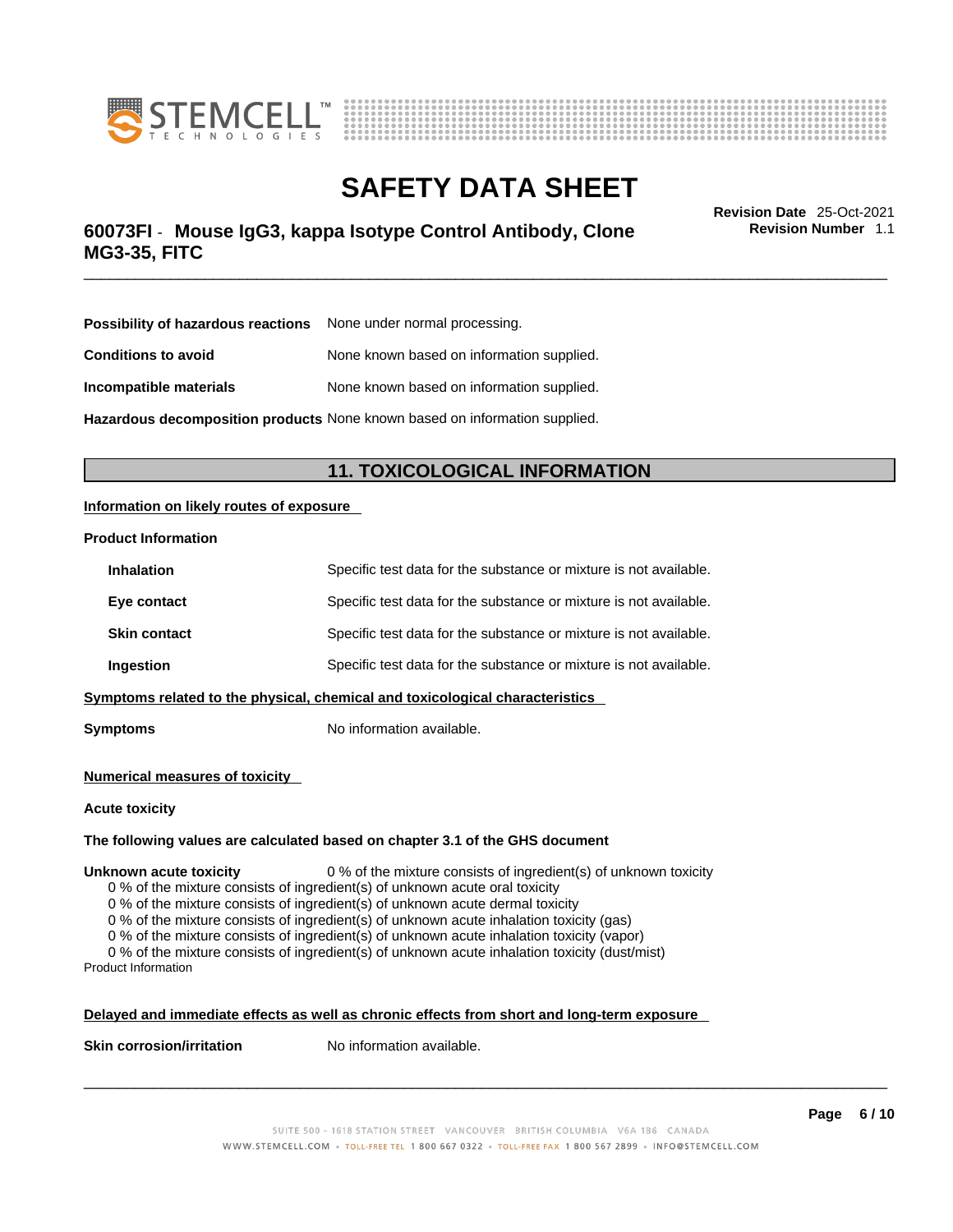



## \_\_\_\_\_\_\_\_\_\_\_\_\_\_\_\_\_\_\_\_\_\_\_\_\_\_\_\_\_\_\_\_\_\_\_\_\_\_\_\_\_\_\_\_\_\_\_\_\_\_\_\_\_\_\_\_\_\_\_\_\_\_\_\_\_\_\_\_\_\_\_\_\_\_\_\_\_\_\_\_\_\_\_\_\_\_\_\_\_\_\_\_\_ **Revision Date** 25-Oct-2021 **60073FI** - **Mouse IgG3, kappa Isotype Control Antibody, Clone MG3-35, FITC**

**Revision Number** 1.1

| <b>Product Information</b>                                      |                                    |  |
|-----------------------------------------------------------------|------------------------------------|--|
| Serious eye damage/eye irritation<br><b>Product Information</b> | No information available.          |  |
|                                                                 |                                    |  |
| Respiratory or skin sensitization                               | No information available.          |  |
| <b>Product Information</b>                                      |                                    |  |
| Germ cell mutagenicity                                          | No information available.          |  |
| <b>Product Information</b>                                      |                                    |  |
| Carcinogenicity                                                 | No information available.          |  |
| <b>Reproductive toxicity</b>                                    | No information available.          |  |
|                                                                 | <b>Product Information</b>         |  |
| <b>STOT - single exposure</b>                                   | No information available.          |  |
|                                                                 | <b>Product Information</b>         |  |
| <b>STOT - repeated exposure</b>                                 | No information available.          |  |
|                                                                 | <b>Product Information</b>         |  |
| <b>Aspiration hazard</b>                                        | No information available.          |  |
|                                                                 |                                    |  |
| <b>12. ECOLOGICAL INFORMATION</b>                               |                                    |  |
| <b>Ecotoxicity</b>                                              |                                    |  |
| <b>Product Information</b>                                      |                                    |  |
| <b>Persistence and degradability</b>                            | No information available.          |  |
| <b>Bioaccumulation</b>                                          | There is no data for this product. |  |
| Other adverse effects                                           | No information available.          |  |

## **13. DISPOSAL CONSIDERATIONS**

#### **Waste treatment methods**

**Waste from residues/unused products** 

Dispose of in accordance with local regulations. Dispose of waste in accordance with environmental legislation.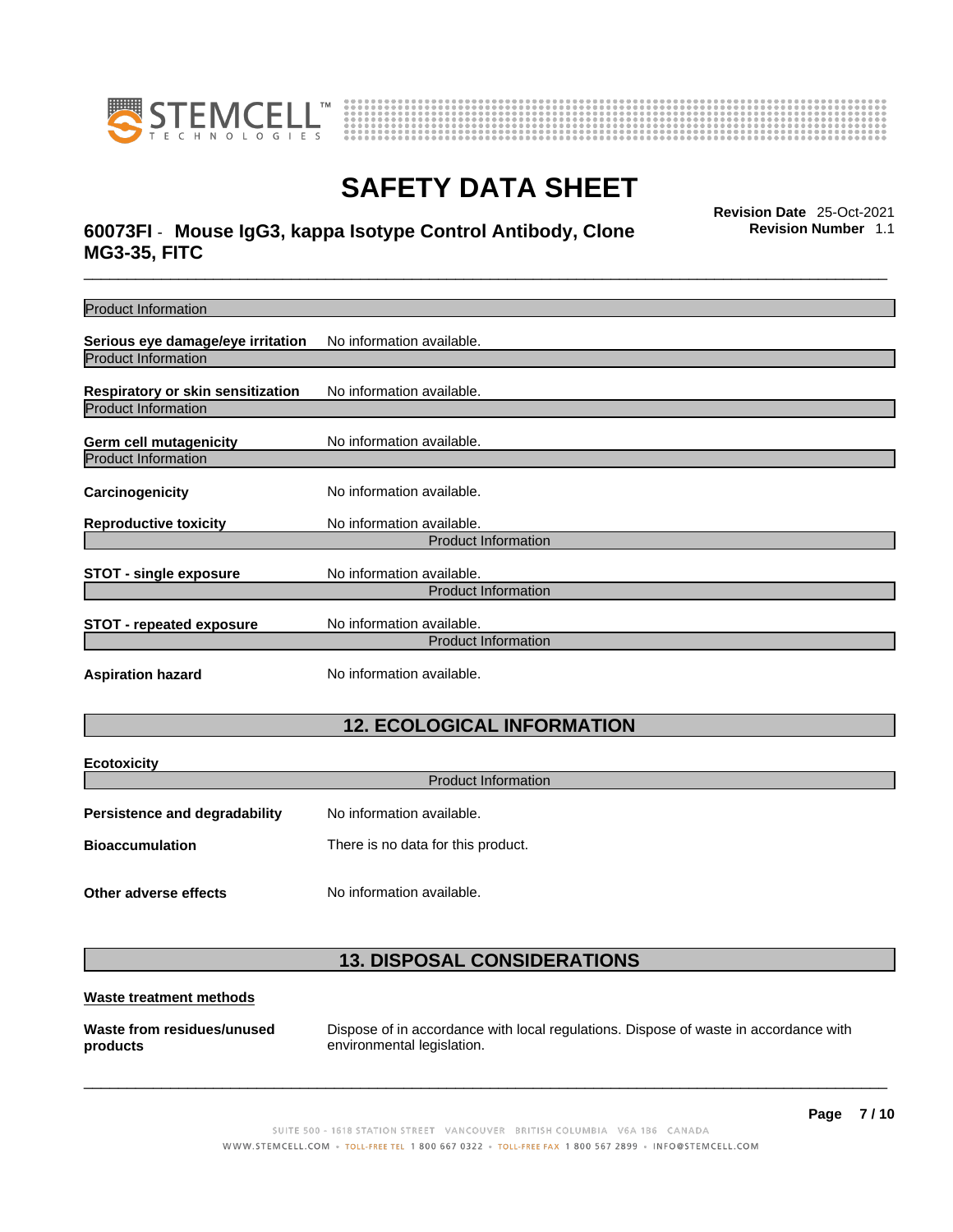



## \_\_\_\_\_\_\_\_\_\_\_\_\_\_\_\_\_\_\_\_\_\_\_\_\_\_\_\_\_\_\_\_\_\_\_\_\_\_\_\_\_\_\_\_\_\_\_\_\_\_\_\_\_\_\_\_\_\_\_\_\_\_\_\_\_\_\_\_\_\_\_\_\_\_\_\_\_\_\_\_\_\_\_\_\_\_\_\_\_\_\_\_\_ **Revision Date** 25-Oct-2021 **60073FI** - **Mouse IgG3, kappa Isotype Control Antibody, Clone MG3-35, FITC**

**Revision Number** 1.1

| <b>Contaminated packaging</b> | Do not reuse empty containers. |
|-------------------------------|--------------------------------|
| <b>US EPA Waste Number</b>    | P <sub>105</sub>               |

## **14. TRANSPORT INFORMATION**

| <b>DOT</b>  | Not regulated |
|-------------|---------------|
| <b>TDG</b>  | Not regulated |
| <b>MEX</b>  | Not regulated |
| ICAO (air)  | Not regulated |
| <b>IATA</b> | Not regulated |
| <b>IMDG</b> | Not regulated |
| <b>RID</b>  | Not regulated |
| <b>ADR</b>  | Not regulated |
| <b>ADN</b>  | Not regulated |

### **15. REGULATORY INFORMATION**

| <b>International Inventories</b> |                 |  |
|----------------------------------|-----------------|--|
| <b>TSCA</b>                      | Complies        |  |
| <b>DSL/NDSL</b>                  | Complies        |  |
| <b>EINECS/ELINCS</b>             | Complies        |  |
| <b>ENCS</b>                      | Does not comply |  |
| <b>IECSC</b>                     | Complies        |  |
| <b>KECL</b>                      | Complies        |  |
| <b>PICCS</b>                     | Complies        |  |
| <b>AICS</b>                      | Complies        |  |

 **Legend:** 

 **TSCA** - United States Toxic Substances Control Act Section 8(b) Inventory  **DSL/NDSL** - Canadian Domestic Substances List/Non-Domestic Substances List  **EINECS/ELINCS** - European Inventory of Existing Chemical Substances/European List of Notified Chemical Substances  **ENCS** - Japan Existing and New Chemical Substances

 **IECSC** - China Inventory of Existing Chemical Substances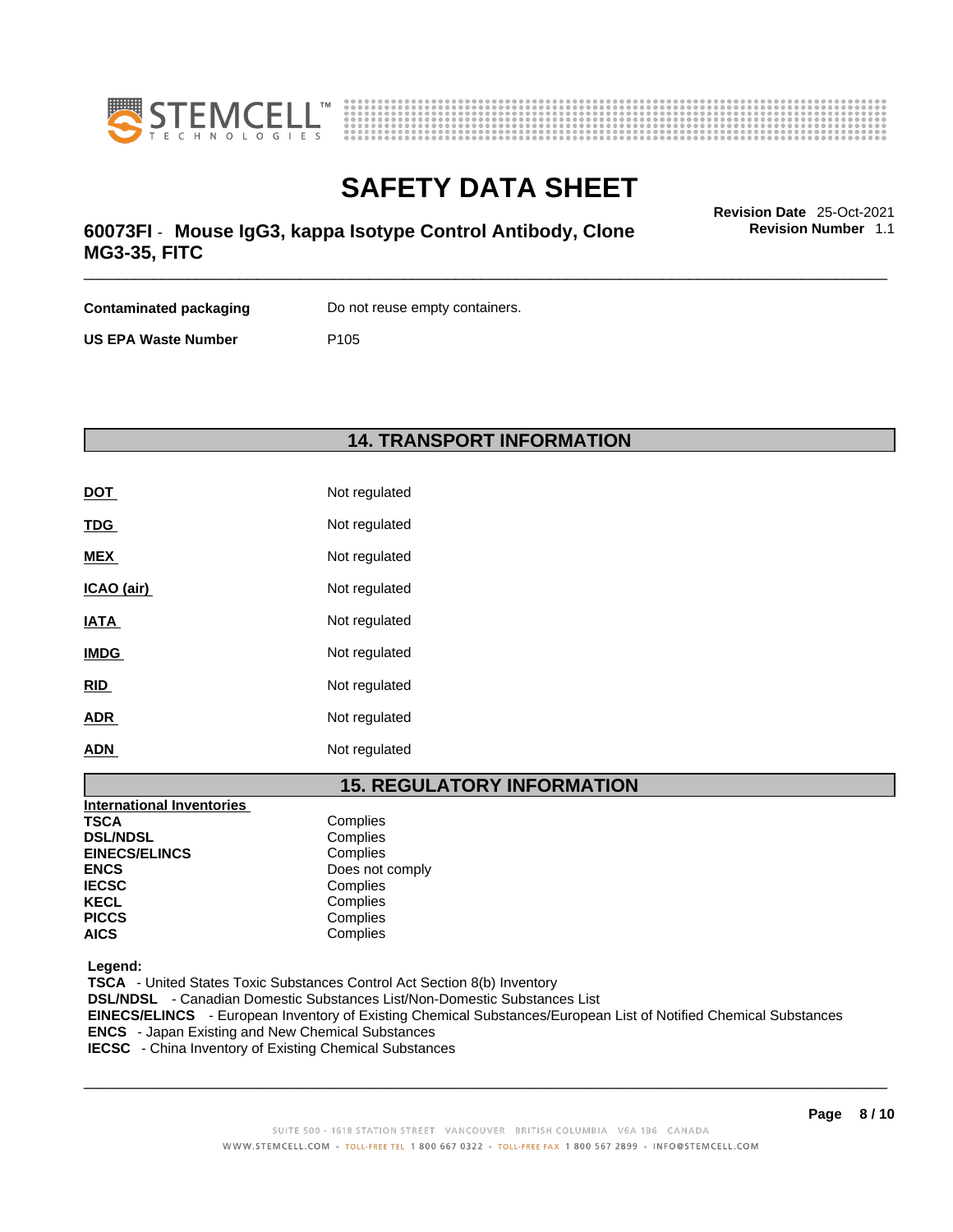



## \_\_\_\_\_\_\_\_\_\_\_\_\_\_\_\_\_\_\_\_\_\_\_\_\_\_\_\_\_\_\_\_\_\_\_\_\_\_\_\_\_\_\_\_\_\_\_\_\_\_\_\_\_\_\_\_\_\_\_\_\_\_\_\_\_\_\_\_\_\_\_\_\_\_\_\_\_\_\_\_\_\_\_\_\_\_\_\_\_\_\_\_\_ **Revision Date** 25-Oct-2021 **60073FI** - **Mouse IgG3, kappa Isotype Control Antibody, Clone MG3-35, FITC**

**Revision Number** 1.1

 **KECL** - Korean Existing and Evaluated Chemical Substances

 **PICCS** - Philippines Inventory of Chemicals and Chemical Substances

 **AICS** - Australian Inventory of Chemical Substances

#### **US Federal Regulations**

#### **SARA 313**

Section 313 of Title III of the Superfund Amendments and Reauthorization Act of 1986 (SARA). This product does not contain any chemicals which are subject to the reporting requirements of the Act and Title 40 of the Code of Federal Regulations, Part 372.

#### **SARA 311/312 Hazard Categories Acute health hazard** No

| Atult Healli Hazaru               | . <i>.</i> |  |
|-----------------------------------|------------|--|
| Chronic Health Hazard             | N٥         |  |
| Fire hazard                       | N٥         |  |
| Sudden release of pressure hazard | No.        |  |
| <b>Reactive Hazard</b>            | N٥         |  |

#### **CWA** (Clean Water Act)

This product does not contain any substances regulated as pollutants pursuant to the Clean Water Act (40 CFR 122.21 and 40 CFR 122.42).

#### **CERCLA**

This material, as supplied, does not contain any substances regulated as hazardous substances under the Comprehensive Environmental Response Compensation and Liability Act (CERCLA) (40 CFR 302) or the Superfund Amendments and Reauthorization Act (SARA) (40 CFR 355). There may be specific reporting requirements at the local, regional, or state level pertaining to releases of this material.

#### **US State Regulations**

#### **California Proposition 65**

This product does not contain any Proposition 65 chemicals.

#### **U.S. State Right-to-Know Regulations**

#### **US State Regulations**

| Chemical name            | New Jersey | <b>Massachusetts</b> | Pennsylvania |
|--------------------------|------------|----------------------|--------------|
| Water                    |            |                      |              |
| 7732-18-5                |            |                      |              |
| Sodium Phosphate Dibasic |            |                      |              |
| 7558-79-4                |            |                      |              |
| Sodium Azide             |            |                      |              |
| 26628-22-8               |            |                      |              |